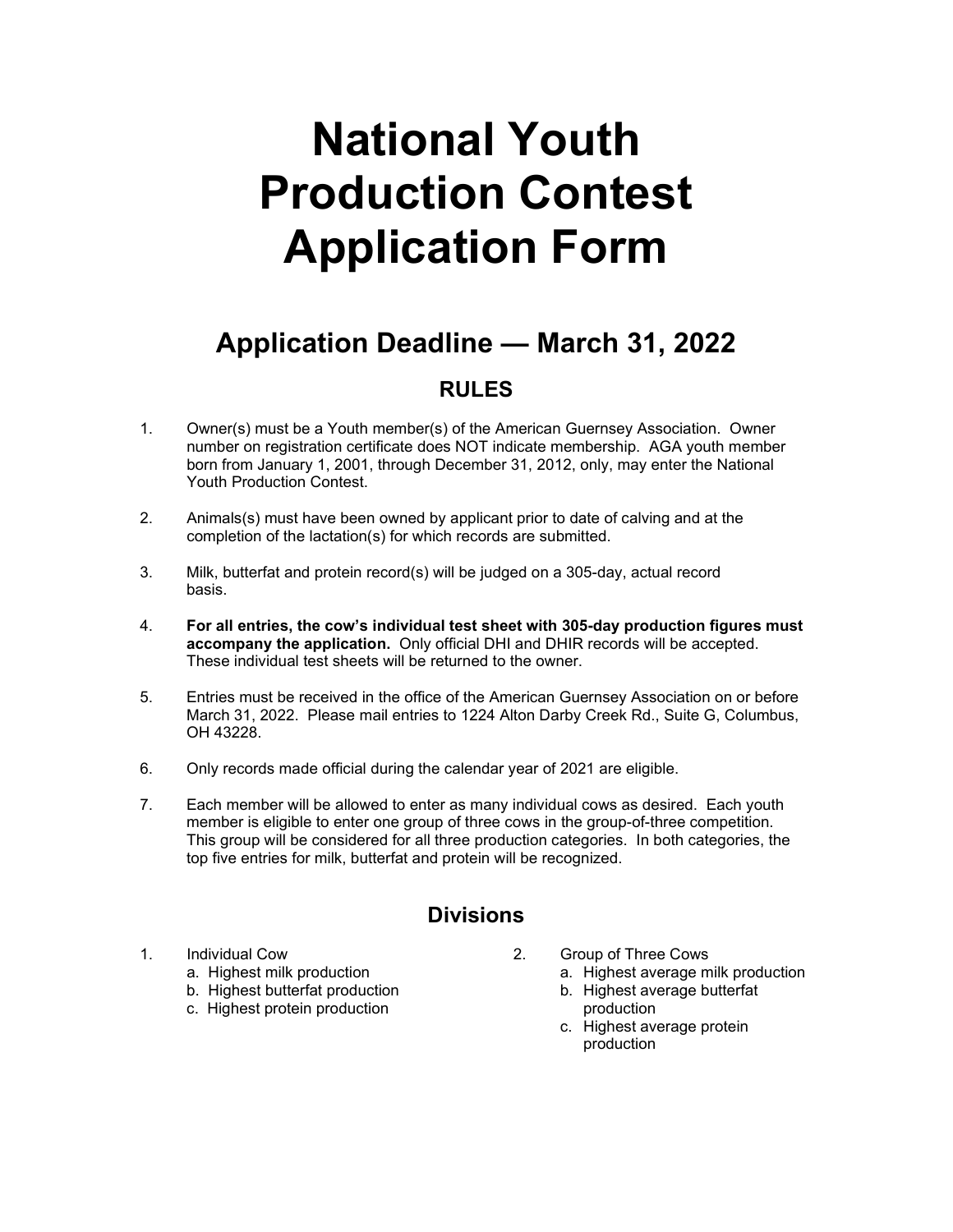I certify that, to the best of my knowledge, the production performance on the animals listed is accurate.

|                                      | Applicant's                                                                                                                                                                                                                                                                                                                                                                                 | _Date__________________ |                       |  |  |
|--------------------------------------|---------------------------------------------------------------------------------------------------------------------------------------------------------------------------------------------------------------------------------------------------------------------------------------------------------------------------------------------------------------------------------------------|-------------------------|-----------------------|--|--|
|                                      |                                                                                                                                                                                                                                                                                                                                                                                             | Date_______________     |                       |  |  |
|                                      |                                                                                                                                                                                                                                                                                                                                                                                             |                         | Date ________________ |  |  |
|                                      |                                                                                                                                                                                                                                                                                                                                                                                             |                         |                       |  |  |
|                                      | $\begin{picture}(180,10) \put(0,0){\dashbox{0.5}(10,0){ }} \put(10,0){\circle{10}} \put(10,0){\circle{10}} \put(10,0){\circle{10}} \put(10,0){\circle{10}} \put(10,0){\circle{10}} \put(10,0){\circle{10}} \put(10,0){\circle{10}} \put(10,0){\circle{10}} \put(10,0){\circle{10}} \put(10,0){\circle{10}} \put(10,0){\circle{10}} \put(10,0){\circle{10}} \put(10,0){\circle{10}} \put(10$ |                         |                       |  |  |
| Address                              |                                                                                                                                                                                                                                                                                                                                                                                             |                         |                       |  |  |
|                                      |                                                                                                                                                                                                                                                                                                                                                                                             |                         |                       |  |  |
|                                      |                                                                                                                                                                                                                                                                                                                                                                                             | <b>GROUP OF THREE</b>   |                       |  |  |
| 1.                                   | <b>Registration Name:</b><br>Reg. No.:                                                                                                                                                                                                                                                                                                                                                      |                         |                       |  |  |
| Age at Calving:                      |                                                                                                                                                                                                                                                                                                                                                                                             | Calving Date:           |                       |  |  |
| Days:                                | Actual 305D Record<br>Milk:                                                                                                                                                                                                                                                                                                                                                                 | Fat(lbs & %) :          | Protein(lbs & %):     |  |  |
| 2.                                   | <b>Registration Name:</b><br>Reg. No.:                                                                                                                                                                                                                                                                                                                                                      |                         |                       |  |  |
| Age at Calving:                      |                                                                                                                                                                                                                                                                                                                                                                                             | Calving Date:           |                       |  |  |
| Days:                                | Actual 305D Record<br>Milk:                                                                                                                                                                                                                                                                                                                                                                 | Fat(lbs $\&\%$ ) :      | Protein(lbs & %):     |  |  |
| 3.                                   | <b>Registration Name:</b><br>Reg. No.:                                                                                                                                                                                                                                                                                                                                                      |                         |                       |  |  |
| Age at Calving:                      |                                                                                                                                                                                                                                                                                                                                                                                             | Calving Date:           |                       |  |  |
| Days:                                | Actual 305D Record<br>Milk:                                                                                                                                                                                                                                                                                                                                                                 | Fat(lbs & %) :          | Protein(lbs & %):     |  |  |
| 4.                                   | <b>Registration Name:</b><br>Reg. No.:                                                                                                                                                                                                                                                                                                                                                      |                         |                       |  |  |
| Age at Calving:                      |                                                                                                                                                                                                                                                                                                                                                                                             | Calving Date:           |                       |  |  |
| Actual 305D Record<br>Milk:<br>Days: |                                                                                                                                                                                                                                                                                                                                                                                             | Fat(lbs & %) :          | Protein(lbs & %):     |  |  |
| 5.                                   | <b>Registration Name:</b>                                                                                                                                                                                                                                                                                                                                                                   |                         |                       |  |  |